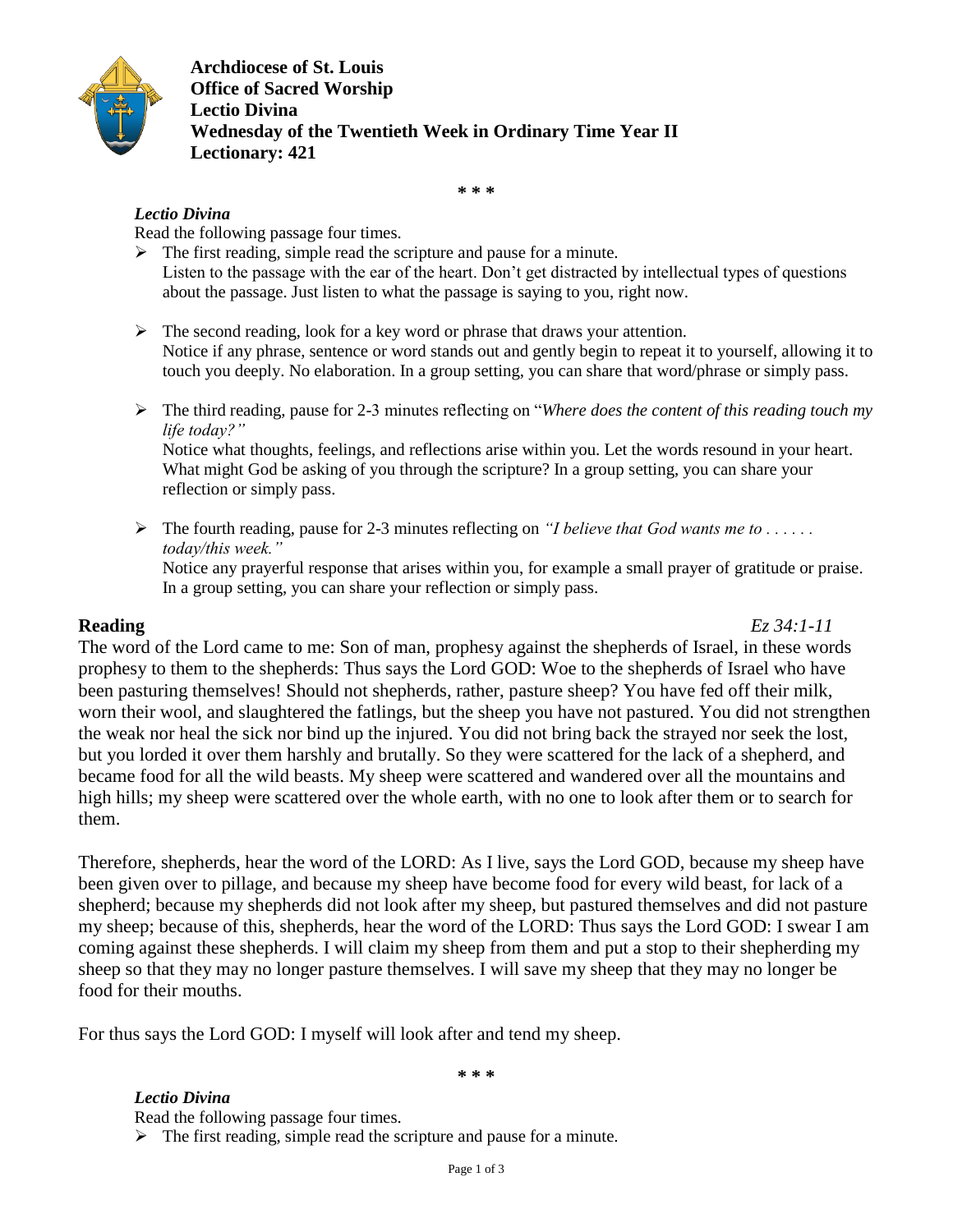

**Archdiocese of St. Louis Office of Sacred Worship Lectio Divina Wednesday of the Twentieth Week in Ordinary Time Year II Lectionary: 421**

Listen to the passage with the ear of the heart. Don't get distracted by intellectual types of questions about the passage. Just listen to what the passage is saying to you, right now.

- $\triangleright$  The second reading, look for a key word or phrase that draws your attention. Notice if any phrase, sentence or word stands out and gently begin to repeat it to yourself, allowing it to touch you deeply. No elaboration. In a group setting, you can share that word/phrase or simply pass.
- The third reading, pause for 2-3 minutes reflecting on "*Where does the content of this reading touch my life today?"*

Notice what thoughts, feelings, and reflections arise within you. Let the words resound in your heart. What might God be asking of you through the scripture? In a group setting, you can share your reflection or simply pass.

 $\triangleright$  The fourth reading, pause for 2-3 minutes reflecting on *"I believe that God wants me to ..... today/this week."* Notice any prayerful response that arises within you, for example a small prayer of gratitude or praise. In a group setting, you can share your reflection or simply pass.

## **Responsorial Psalm** *Ps. 23:1-3a, 3b-4, 5, 6*

# **R. (1) The Lord is my shepherd; there is nothing I shall want.**

The LORD is my shepherd; I shall not want. In verdant pastures he gives me repose; beside restful waters he leads me; he refreshes my soul.

## **R. The Lord is my shepherd; there is nothing I shall want.**

He guides me in right paths for his name's sake. Even though I walk in the dark valley I fear no evil; for you are at my side with your rod and your staff that give me courage.

## **R. The Lord is my shepherd; there is nothing I shall want.**

You spread the table before me in the sight of my foes; you anoint my head with oil; my cup overflows.

## **R. The Lord is my shepherd; there is nothing I shall want.**

Only goodness and kindness will follow me all the days of my life; and I shall dwell in the house of the LORD for years to come.

## **R. The Lord is my shepherd; there is nothing I shall want.**

**\* \* \***

#### *Lectio Divina*

Read the following passage four times.

- $\triangleright$  The first reading, simple read the scripture and pause for a minute.
	- Listen to the passage with the ear of the heart. Don't get distracted by intellectual types of questions about the passage. Just listen to what the passage is saying to you, right now.